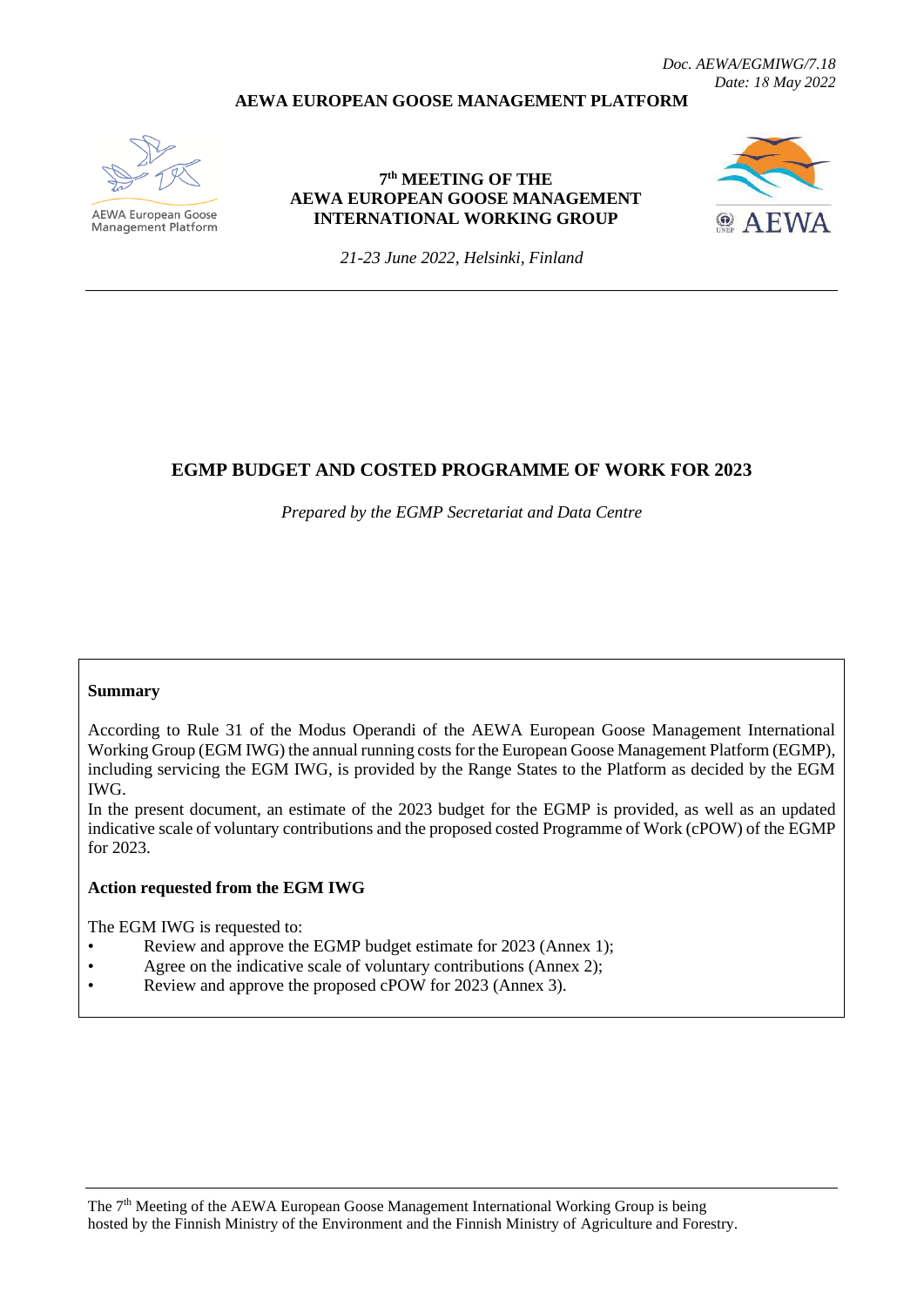# **Introduction**

According to Rule 31 of the Modus Operandi of the AEWA European Goose Management International Working Group (EGM IWG) the annual running costs for the European Goose Management Platform (EGMP), including servicing the EGM IWG, is provided by the Range States to the Platform as decided by the EGM IWG.

Based on the data on expenses given in the Finance Report for 2021/2022 (Doc. AEWA/EGMIWG/7.17) and using the estimated annual budgets for the EGMP Secretariat and Data Centre from previous years as a basis, the Secretariat has prepared a new annual EGMP budget estimate for 2023, presented as Annex 1 to this document.

At the 6<sup>th</sup> meeting of the EGM IWG in June 2021 which took place in an online conference format (EGM IWG6), Range States adopted the EGMP budget for 2022, as well as the indicative scale for voluntary contributions towards the annual EGMP budget based on an accepted cost-sharing formula. This indicative scale of voluntary contributions has now been updated, based on the current UN scale of assessment and the inclusion of Ireland as a new participating Range State of the EGMP. The updated scale is provided in Annex 2 of this document.

Using the 2022 cPOW as a basis and taking into account the EGMP budget estimate for 2023 (provided in Annex 1), a new cPOW for 2023 has been prepared by the EGMP Secretariat and Data Centre, presented in Annex 3 of this document.

# **Annex 1. Budget Estimate for the EGMP for 2023**

The budget estimate presented in Table 1 for the EGMP Secretariat and Table 2 for the Data Centre, has been calculated on the basis of the financial report for 2021/2022 (Doc. AEWA/EGMIWG/7.17).

The annual EGMP budget includes both staffing costs and operational costs, inclusive Programme Support Cost (13 per cent), for the EGMP Secretariat and Data Centre. However, it should be noted that additional resources will need to be allocated by each participating Range State at national level (e.g. National Working Groups) for the implementation of the recommendations of the EGM IWG and the measures of the International Single Species Action and Management Plans in the remit of the EGMP.

In addition, the budget excludes cost for any additional activities which are not predicted to occur on an annual basis (e.g., development of management and action plans, projects, etc.).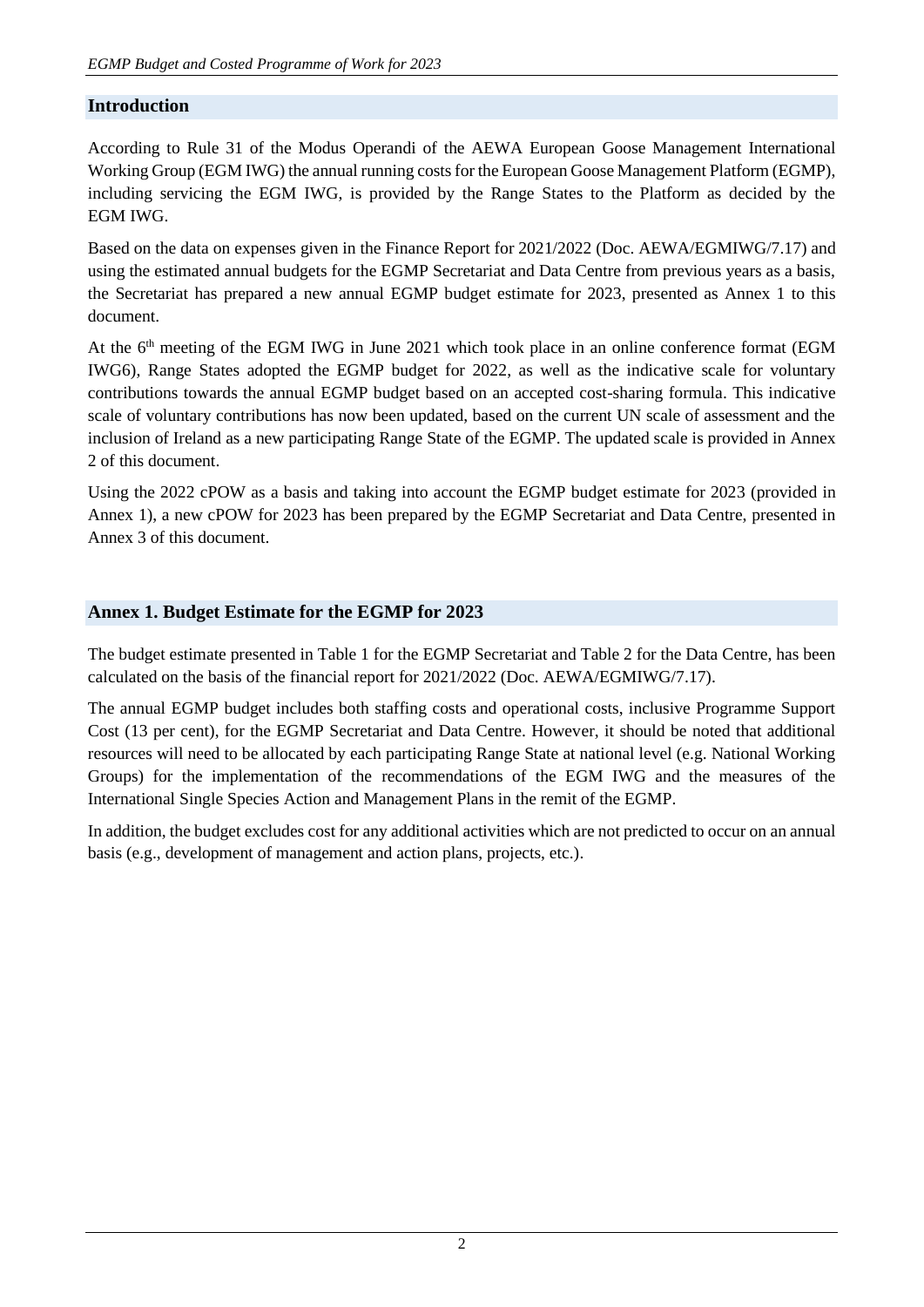*Table 1.* EGMP Secretariat Budget estimate for 2023 (in EUR)

| <b>EGMP Secretariat Budget for 2023 (in EUR)</b>               |         |  |  |  |  |
|----------------------------------------------------------------|---------|--|--|--|--|
| <b>Object of expenditures</b>                                  |         |  |  |  |  |
| <b>Staff Costs</b>                                             |         |  |  |  |  |
| EGMP Coordinator (100%; P2)                                    | 142,000 |  |  |  |  |
| Programme Management Assistant (100%; G5)                      | 80,000  |  |  |  |  |
|                                                                |         |  |  |  |  |
| <b>Subtotal</b>                                                | 222,000 |  |  |  |  |
| <b>Operating Costs</b>                                         |         |  |  |  |  |
| Communication – design and printing services                   | 5,000   |  |  |  |  |
| Miscellaneous (e.g. office supplies and equipment, training)   | 5,000   |  |  |  |  |
| <b>Subtotal</b>                                                | 10,000  |  |  |  |  |
| <b>Implementing Partner Direct Costs and Consultancies</b>     |         |  |  |  |  |
| Small Scale Funding Agreements/ Consultancies substantive work | 10,000  |  |  |  |  |
| National Reporting analysis                                    | 5,000   |  |  |  |  |
| Communication – website and social media services              | 5,000   |  |  |  |  |
| <b>Subtotal</b>                                                | 20,000  |  |  |  |  |
| <b>Travel</b>                                                  |         |  |  |  |  |
| Travel (staff, experts and funded delegates)                   | 25,000  |  |  |  |  |
| <b>Subtotal</b>                                                | 25,000  |  |  |  |  |
| <b>Contractual Services (Meetings)</b>                         |         |  |  |  |  |
| EGM IWG meeting (catering, venue if hosted in Bonn)            | 5,000   |  |  |  |  |
| <b>Subtotal</b>                                                | 5,000   |  |  |  |  |
|                                                                |         |  |  |  |  |
| <b>Total Budget, incl Programme support cost</b>               |         |  |  |  |  |

*Table 2.* EGMP Data Centre Budget estimate for 2023 (in EUR). The allocation of the staffing budget is provisional, and it is to be divided according to the workload among the positions listed, as necessary, not exceeding the total amount of 174,000 EUR.

| <b>EGMP Data Centre Budget for 2023 (in EUR)</b> |         |  |  |  |  |
|--------------------------------------------------|---------|--|--|--|--|
| <b>Object of expenditures</b>                    |         |  |  |  |  |
| <b>Staff Costs</b>                               |         |  |  |  |  |
| Goose Monitoring Coordinator (100%)              | 96,000  |  |  |  |  |
| Population Modelling Experts (50%)               | 48,000  |  |  |  |  |
| Lead Compiler (22,5%)                            | 38,000  |  |  |  |  |
| <b>Subtotal</b>                                  | 174,000 |  |  |  |  |
| <b>Operating costs</b>                           |         |  |  |  |  |
| Travel, meetings, miscellaneous                  | 10,000  |  |  |  |  |
|                                                  |         |  |  |  |  |
| <b>Subtotal</b>                                  | 10,000  |  |  |  |  |
|                                                  |         |  |  |  |  |
| <b>Total Budget</b>                              | 184,000 |  |  |  |  |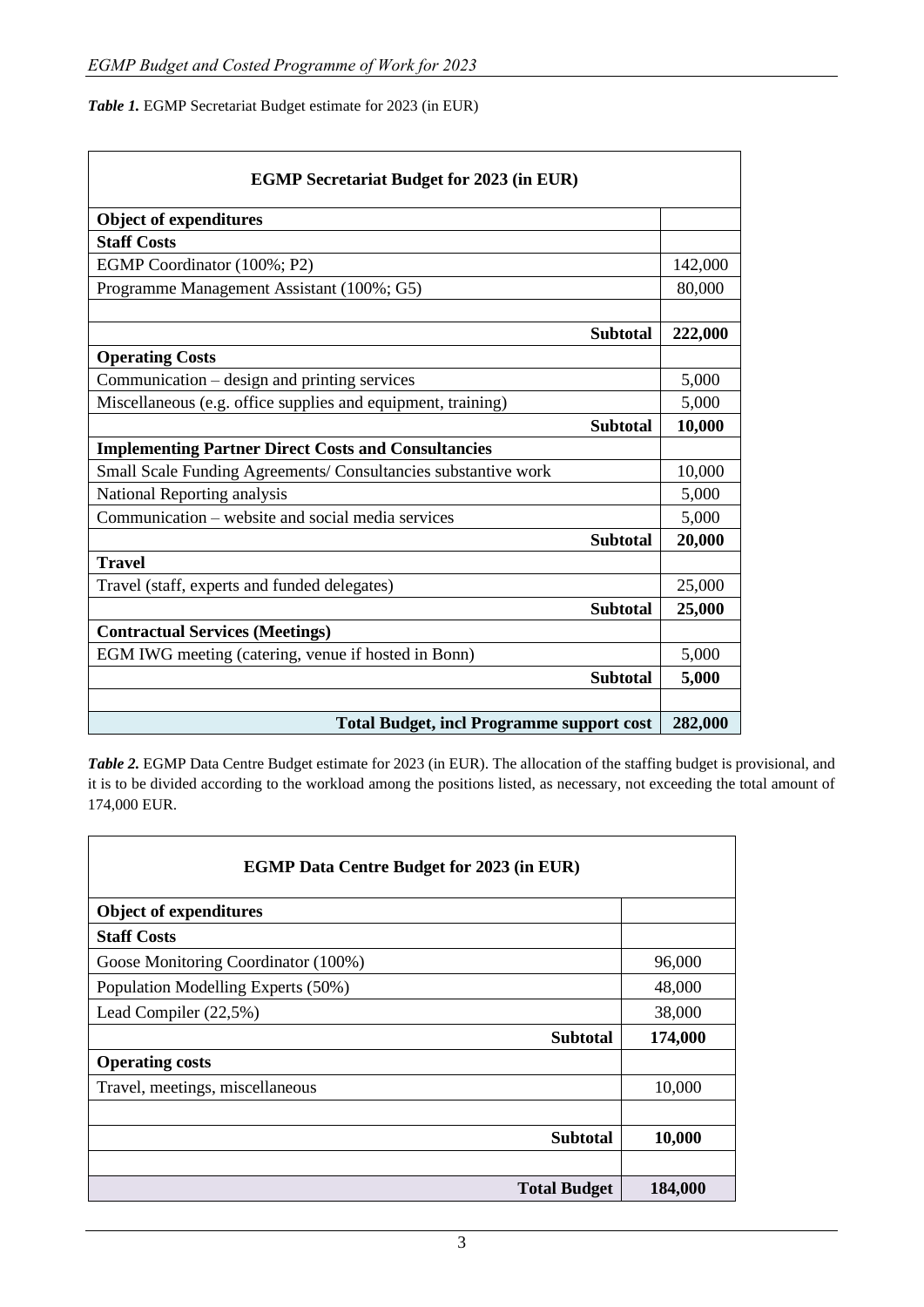# **Annex 2. Indicative Scale of Voluntary Contributions towards the EGMP annual budget**

The indicative scale of voluntary contributions was agreed by the EGM IWG at EGM IWG4 in June 2019, in Perth, Scotland, UK. The scale was calculated based on scenario 5 (50% UN scale of assessment / 50% numb er of populations per country) and with a 15% cap.

With new Range States joining the EGMP, i.e. in this case Ireland, the scale was recalculated and updated. In addition, the current UN scale of assessment was applied, see Table 3.

*Table 3.* EGMP indicative scale of voluntary contribution based on 50% UN scale of assessment / 50% number of populations per country with 15% cap, including Ireland and applying the current UN scale of assessment (in EUR). Only the full contribution per country is shown in this table. The AEWA Secretariat will distribute the contributions between the Secretariat and the Data Centre according to the agreed budget.

|                                                        | <b>Scenario 5</b><br>50% by population / 50% by UN scale 15%<br>cap-10 states |
|--------------------------------------------------------|-------------------------------------------------------------------------------|
| <b>Range State</b>                                     | full budget                                                                   |
| (Belarus)**                                            |                                                                               |
| Belgium                                                | 53,644€                                                                       |
| Denmark                                                | 53,056€                                                                       |
| (Estonia)**                                            |                                                                               |
| $(EU)$ **                                              |                                                                               |
| Finland                                                | 48,497€                                                                       |
| France                                                 | 43,580€                                                                       |
| Germany***                                             |                                                                               |
| Iceland                                                | 9,836€                                                                        |
| Ireland                                                | 23,345€                                                                       |
| Latvia**                                               |                                                                               |
| (Lithuania)*                                           |                                                                               |
| Netherlands                                            | 60,839€                                                                       |
| Norway                                                 | 57,279€                                                                       |
| (Poland)*                                              |                                                                               |
| (Russia)*                                              |                                                                               |
| (Spain)*                                               |                                                                               |
| Sweden                                                 | 63,715€                                                                       |
| UK                                                     | 52,209€                                                                       |
| (Ukraine)**                                            |                                                                               |
| <b>Total</b>                                           | 466,000€                                                                      |
| متحققه والمتعامل ومراماتها والموامين والمترامين والأرا |                                                                               |

non-member range states

\*\* non-paying range states

\*\*\* Germany has a reservation on the proposed budget and the scale of contribution and will decide on its contributions on the basis of a Cpow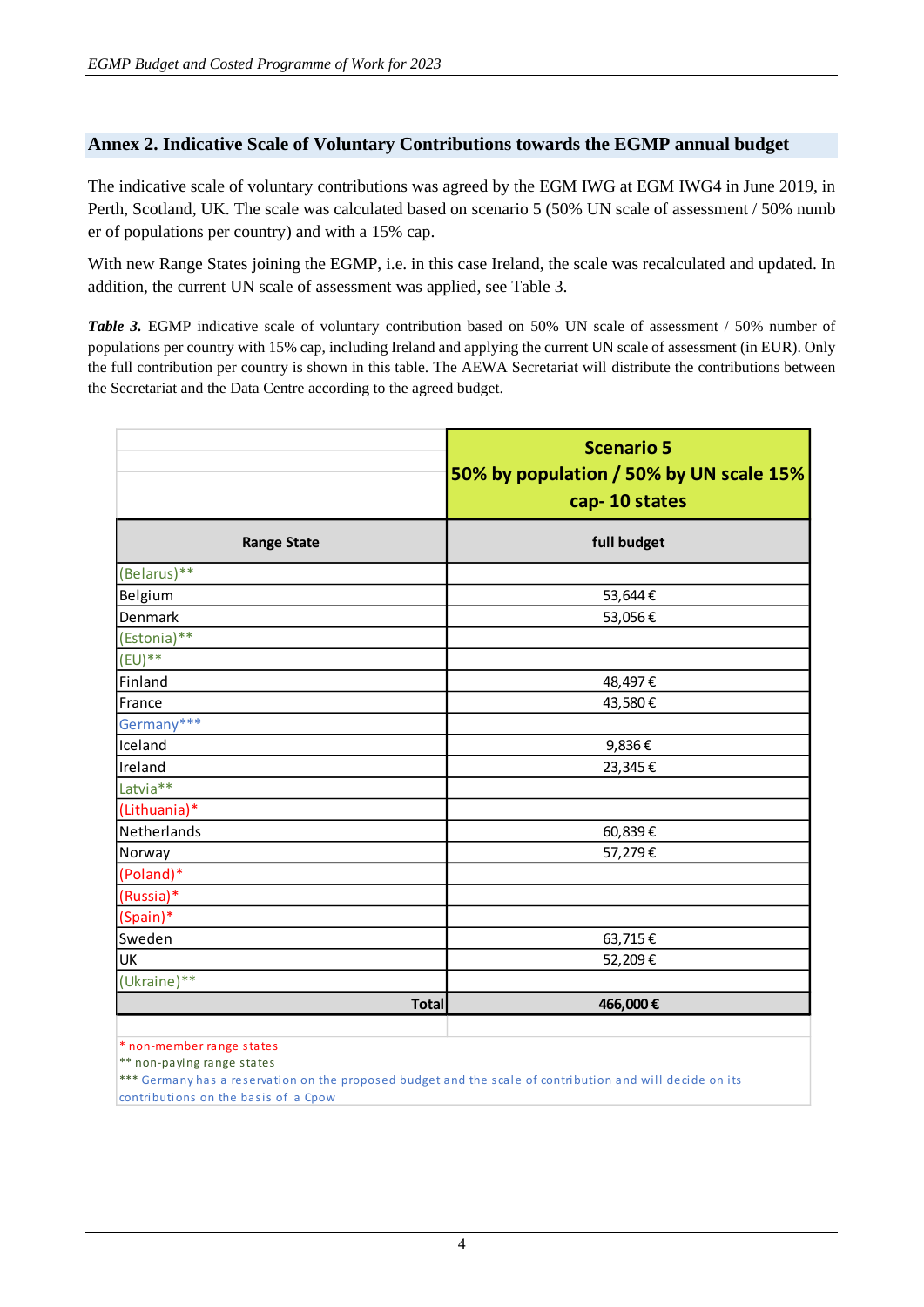|                                                    | <b>DRAFT</b> EGMP Costed Programme of Work for 2023                                                                                                                               |                      |                          |                                                 |                                                |                                           |
|----------------------------------------------------|-----------------------------------------------------------------------------------------------------------------------------------------------------------------------------------|----------------------|--------------------------|-------------------------------------------------|------------------------------------------------|-------------------------------------------|
| <b>Activity</b><br>No.                             | <b>Activities</b>                                                                                                                                                                 | Priority<br>ranking* | Timeframe                | Total Budget $(E)$<br>Secretariat & Data Centre | <b>AEWA Secretariat</b><br>Budget $(\epsilon)$ | <b>Data Centre</b><br>Budget $(\epsilon)$ |
|                                                    |                                                                                                                                                                                   |                      |                          |                                                 |                                                |                                           |
| $\overline{A}$<br>$\mathbf{1}$                     | Overall EGMP coordination and programme management<br>Provide overall coordination of the EGMP                                                                                    | core                 | rolling                  |                                                 |                                                |                                           |
| $\overline{2}$                                     | Undertake administrative and financial management of the EGMP                                                                                                                     | core                 | rolling                  |                                                 |                                                |                                           |
| $\overline{\mathbf{3}}$                            | Coordinate the work of the International Modelling Consortium                                                                                                                     | core                 | rolling                  |                                                 | $\overline{\phantom{a}}$                       | $\sim$                                    |
| $\overline{a}$                                     | Coordinate monitoring networks, databases and workflow with data holders and NGR                                                                                                  | core                 | rolling                  |                                                 |                                                |                                           |
| 5                                                  | Untertake fundraising activities (project proposals, identify and apporach potential donors)                                                                                      | core                 | rolling                  |                                                 |                                                | $\mathcal{L}_{\mathcal{A}}$               |
| 6<br>$\overline{7}$                                | Maintain the rolling costed Programme of Work for 2022<br>Develop and revise a draft costed Programme of Work for 2024                                                            | core<br>core         | rolling<br>spring/autumn |                                                 |                                                | $\sim$<br>÷.                              |
| $\mathbf{8}$                                       | Represent the EGMP at relevant meetings, conferences and workshops                                                                                                                | core                 | rolling                  |                                                 |                                                |                                           |
| 9                                                  | Staff travel on official business                                                                                                                                                 | core                 | rolling                  | 25,000                                          | 15,000                                         | 10,000                                    |
| 10                                                 | Consultancies and SSFAs                                                                                                                                                           | core                 | rolling                  | 10,000                                          | 10,000                                         |                                           |
| 11                                                 | Other operational costs e.g.procurement, office supplies, office equipment, telephone, etc.                                                                                       | core                 | rolling                  | 4.000                                           | 4,000                                          |                                           |
|                                                    | Sub-total                                                                                                                                                                         |                      |                          | 39,000                                          | 29,000                                         | 10,000                                    |
| B                                                  | <b>EGMP Meetings and Workshops</b>                                                                                                                                                |                      |                          |                                                 |                                                |                                           |
| $\mathbf{1}$                                       | Organise and support the EGMP International Goose Modelling Consortium Meetings                                                                                                   | core                 | spring                   | $\sim$                                          | $\sim$                                         |                                           |
| $\overline{2}$                                     | Organise and support the EGMP Task Force Meetings                                                                                                                                 | core                 | rolling                  |                                                 |                                                | $\mathcal{L}$                             |
| $\overline{\mathbf{3}}$                            | ** Organise the 8th Meeting of the European Goose Management International Working Group (EGM IWG8)                                                                               | core                 | June                     | 5,000                                           | 5,000                                          | $\sim$                                    |
|                                                    | Travel funded experts and delegates to EGMP related meetings (travel, visa, DSA, etc.)                                                                                            | core                 | rolling                  | 10,000                                          | 10,000                                         | $\sim$                                    |
|                                                    | Prepare meeting documents for EGM IWG8<br>*** Organise other meetings and workshops as necessary                                                                                  | core                 | rolling                  |                                                 |                                                |                                           |
| 6                                                  | Sub-total                                                                                                                                                                         | medium               | as required              | $\sim$<br>15,000                                | 15,000                                         | $\sim$<br>$\sim$                          |
|                                                    |                                                                                                                                                                                   |                      |                          |                                                 |                                                |                                           |
| $\mathsf{C}$                                       | <b>National Reporting</b>                                                                                                                                                         |                      |                          |                                                 |                                                |                                           |
| $\mathbf{1}$                                       | Coordinate the biannual EGMP National Reporting process                                                                                                                           | core                 | Jan/Feb                  |                                                 |                                                | $\sim$                                    |
| $\overline{2}$                                     | Undertake the analysis and summary of National Reports                                                                                                                            | core                 | May                      | 5,000                                           | 5.000                                          | $\sim$                                    |
|                                                    | Sub-total                                                                                                                                                                         |                      |                          | 5,000                                           | 5,000                                          |                                           |
| D                                                  | International Single Species Action and Management Plans under the EGMP                                                                                                           |                      |                          |                                                 |                                                |                                           |
|                                                    | Taiga Bean Goose ISSAP                                                                                                                                                            |                      |                          |                                                 |                                                |                                           |
|                                                    | Coordinate monitoring networks, databases and workflow with data holders and NGR for Taiga Bean Goose                                                                             | core                 | rolling                  |                                                 |                                                |                                           |
|                                                    |                                                                                                                                                                                   |                      | Jan-May                  |                                                 |                                                |                                           |
| $\overline{2}$                                     | Produce Population Status and Assessment Report for Taiga Bean Goose                                                                                                              | core                 |                          |                                                 |                                                |                                           |
| $\overline{\mathbf{3}}$                            | Coordinate and support the work of the Taiga Bean Goose Task Force                                                                                                                | core                 | rolling                  |                                                 |                                                |                                           |
|                                                    | <b>Pink-footed Goose ISSMP</b>                                                                                                                                                    |                      |                          |                                                 |                                                |                                           |
|                                                    | Coordinate monitoring networks, databases and workflow with data holders and NGR for Pink-footed Goose                                                                            | core                 | rolling                  |                                                 |                                                |                                           |
| $\overline{a}$                                     | Produce Population Status and Assessment Report for Pink-footed Goose<br>Coordinate and support the work of the Pink-footed Goose Task Force                                      | core<br>core         | Jan-June<br>rolling      |                                                 |                                                |                                           |
|                                                    | <b>Barnacle Goose ISSMP</b>                                                                                                                                                       |                      |                          |                                                 |                                                |                                           |
|                                                    | Russian/Germany and Netherland population (in collaboration with Sovon, the Neherlands)                                                                                           |                      |                          |                                                 |                                                |                                           |
| 6                                                  | Coordinate the Implementation of Adaptive Flyway Management Programmes for the Barnacle Goose                                                                                     | core                 | rolling                  |                                                 |                                                |                                           |
| $\overline{7}$                                     | Coordinate monitoring networks, databases and workflow with data holders and NGR for Barnacle Goose                                                                               | core                 | rolling                  |                                                 |                                                |                                           |
| 8                                                  | Produce Population Status and Assessment Report for Barnacle Goose                                                                                                                | core                 | Jan-April                |                                                 |                                                |                                           |
| $\mathbf{g}$                                       | Coordinate and support the work of the two Barnacle Goose Task Forces                                                                                                             | core                 | rolling                  |                                                 |                                                |                                           |
| $10$                                               | Greenland/Scotland and Ireland population (in collaboration with NatureScot, UK)<br>Coordinate the Implementation of Adaptive Flyway Management Programmes for the Barnacle Goose | core                 | rolling                  |                                                 |                                                |                                           |
| 11                                                 | Coordinate monitoring networks, databases and workflow with data holders and NGR for Barnacle Goose                                                                               | core                 | rolling                  |                                                 |                                                |                                           |
| 12                                                 | Produce Population Status and Assessment Report for Barnacle Goose                                                                                                                | core                 | Jan-April                |                                                 |                                                |                                           |
| 13                                                 | Coordinate and support the work of the Barnacle Goose Task Force                                                                                                                  | core                 | rolling                  |                                                 |                                                |                                           |
|                                                    | <b>Greylag Goose ISSMP</b>                                                                                                                                                        |                      |                          |                                                 |                                                |                                           |
| 14                                                 | Coordinate the implementation of Adaptive Flyway Management Programme for the Greylag Goose                                                                                       | core                 | rolling                  |                                                 |                                                |                                           |
| 15                                                 | Coordinate monitoring networks, databases and workflow with data holders and NGR for Greylag Goose<br>Produce Population Status and Assessment Report for Greylag Goose           | core<br>core         | rolling<br>Jan-April     |                                                 |                                                |                                           |
| 16                                                 | Coordinate and support the work of the Greylag Goose Task Force                                                                                                                   | core                 | rolling                  |                                                 |                                                |                                           |
|                                                    | <b>Crosscutting</b>                                                                                                                                                               |                      |                          |                                                 |                                                |                                           |
| 17                                                 | Coordinate and support the work of the Agriculture Goose Task Force                                                                                                               | core                 | rolling                  | $\sim$                                          |                                                | $\sim$                                    |
|                                                    | Sub-total                                                                                                                                                                         |                      |                          |                                                 |                                                |                                           |
| E                                                  |                                                                                                                                                                                   |                      |                          |                                                 |                                                |                                           |
| 1                                                  | <b>Communications and information management</b>                                                                                                                                  | high                 | rolling                  | 5,000                                           | 5,000                                          | $\sim$                                    |
| $\overline{2}$                                     | Produce, maintain and update website and social media content<br>Maintain EGMP workspaces (sharepoint)                                                                            | core                 | rolling                  | $\sim$                                          | $\sim$                                         | $\sim$                                    |
| $\overline{\mathbf{3}}$<br>$\overline{\mathbf{4}}$ | Maintain EGMP Contact Database<br>Maintain EGMP Database                                                                                                                          | core<br>core         | rolling<br>rolling       | $\sim$                                          | $\sim$                                         | $\sim$                                    |